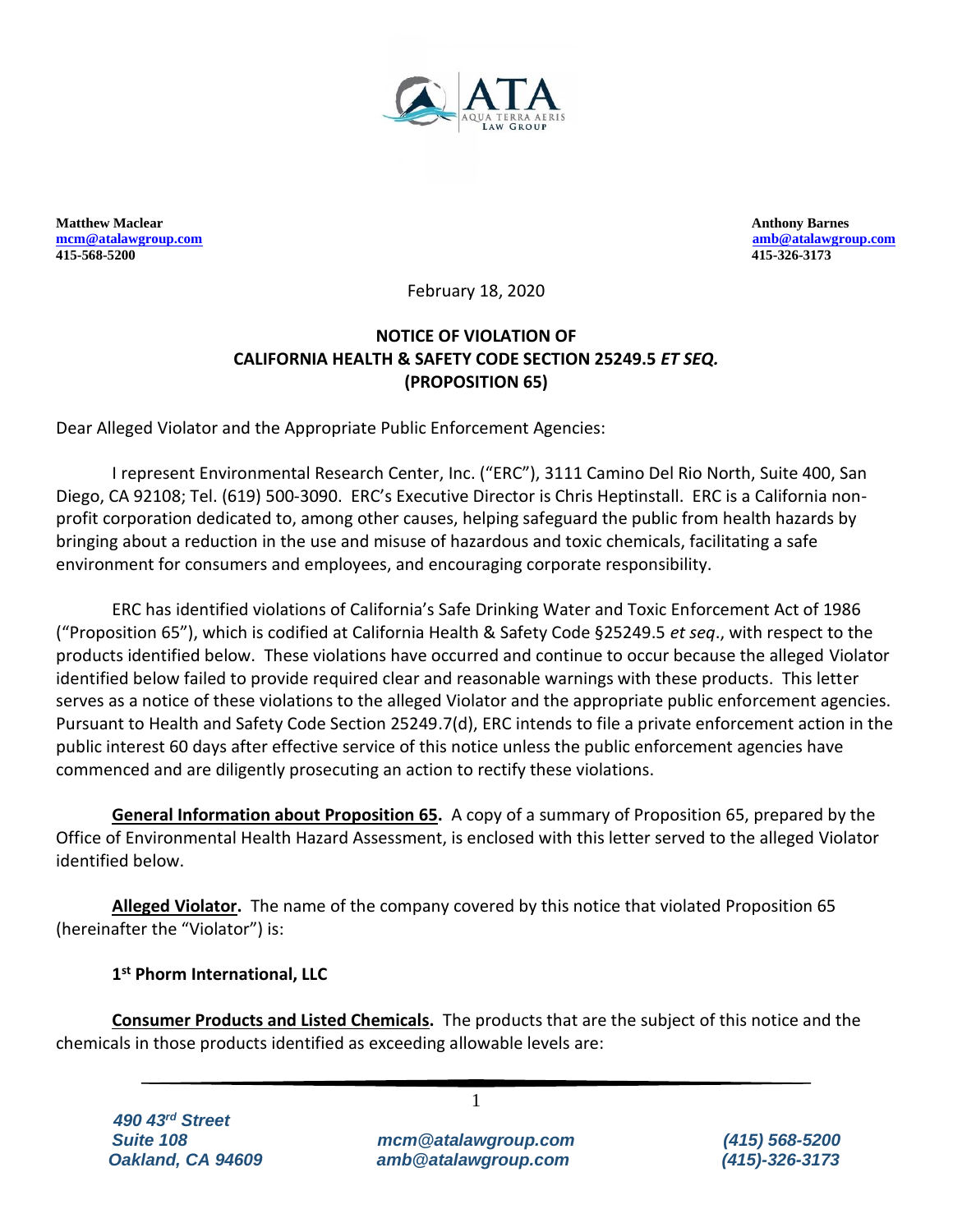

- **1. 1st Phorm Vegan Power Pro All Natural Plant Protein With Superfoods Vanilla - Lead**
- **2. 1st Phorm Vegan Power Pro All Natural Plant Protein With Superfoods Chocolate Peanut Butter Cup - Lead**
- **3. 1st Phorm Opti-Greens 50 Natural Berry - Lead**
- **4. 1st Phorm Level-1 Bar High Quality Protein Meal Replacement Chocolate Mint Cookie - Lead**
- **5. 1st Phorm Level-1 Bar High Quality Protein Meal Replacement Chocolate Crunch - Lead**
- **6. 1st Phorm Level-1 Strawberry Milkshake - Lead**
- **7. 1st Phorm Level-1 Mint Ice Cream Sandwich - Lead**
- **8. 1st Phorm Phormula-1 Natural Chocolate - Lead**
- **9. 1st Phorm Vegan Power Pro Chocolate – Lead, Cadmium**
- **10. 1st Phorm M-Factor Goddess Vital Micronutrient Support & Delivery System - Lead**
- **11. 1st Phorm Level-1 German Chocolate Cake - Lead**
- **12. 1st Phorm M-Factor Hero Vital Micronutrient Support & Delivery System - Lead**
- **13. 1st Phorm Level-1 Ice Cream Sandwich - Lead**
- **14. 1st Phorm Level-1 Cinnamon Cookie Batter - Lead**
- **15. 1st Phorm Level-1 Vanilla Ice Cream - Lead**
- **16. 1st Phorm Project-1 Grape Popsicle - Lead**
- **17. 1st Phorm Project-1 Orange Soda - Lead**
- **18. 1st Phorm Project-1 Lemon Drop - Lead**
- **19. 1st Phorm Harmony Hormone Balance Support Formula – Lead**
- **20. 1st Phorm Level-1 Bar Salted Caramel - Lead**

On February 27, 1987, the State of California officially listed lead as a chemical known to cause developmental toxicity, and male and female reproductive toxicity. On October 1, 1992, the State of California officially listed lead and lead compounds as chemicals known to cause cancer.

Cadmium was officially listed as a chemical known to cause developmental toxicity and male reproductive toxicity on May 1, 1997, while cadmium and cadmium compounds were listed as chemicals known to the State of California to cause cancer on October 1, 1987.

It should be noted that ERC may continue to investigate other products that may reveal further violations and result in subsequent notices of violations.

**Route of Exposure.** The consumer exposures that are the subject of this notice result from the recommended use of these products. Consequently, the route of exposure to these chemicals has been and continues to be through ingestion.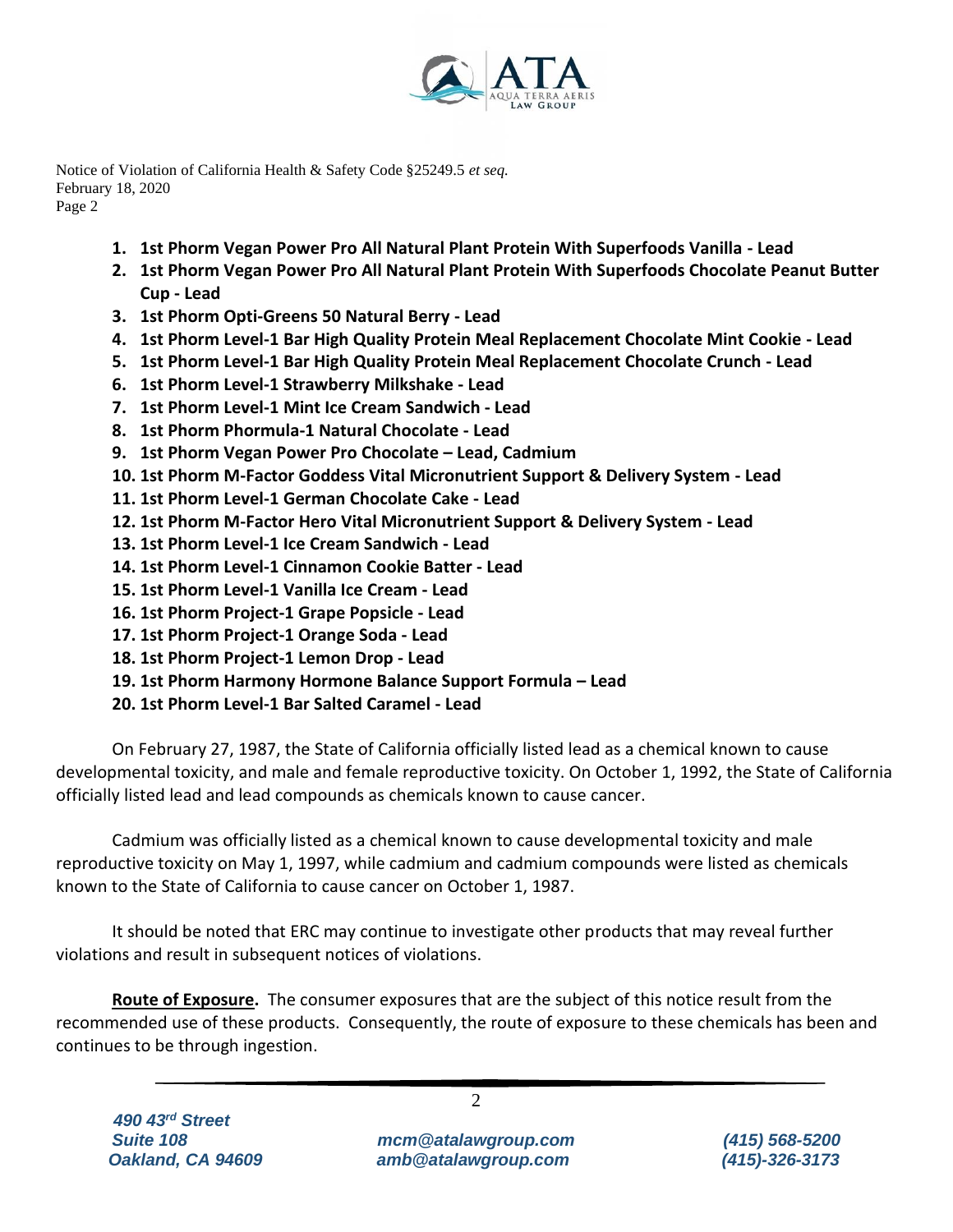

**Approximate Time Period of Violations**. Ongoing violations have occurred every day since at least February 18, 2017, as well as every day since the products were introduced into the California marketplace, and will continue every day until clear and reasonable warnings are provided to product purchasers and users or until these known toxic chemicals are either removed from or reduced to allowable levels in the products. Proposition 65 requires that a clear and reasonable warning be provided prior to exposure to the identified chemicals. The method of warning should be a warning that appears on the product label. The Violator violated Proposition 65 because it failed to provide persons ingesting these products with appropriate warnings that they are being exposed to these chemicals.

Consistent with the public interest goals of Proposition 65 and a desire to have these ongoing violations of California law quickly rectified, ERC is interested in seeking a constructive resolution of this matter that includes an enforceable written agreement by the Violator to: (1) reformulate the identified products so as to eliminate further exposures to the identified chemicals, or provide appropriate warnings on the labels of these products; (2) pay an appropriate civil penalty; and (3) provide clear and reasonable warnings compliant with Proposition 65 to all persons located in California who purchased the above products in the last three years. Such a resolution will prevent further unwarned consumer exposures to the identified chemicals, as well as an expensive and time-consuming litigation.

ERC has retained ATA Law Group as legal counsel in connection with this matter. **Please direct all communications regarding this Notice of Violation to my attention, or the attention of ATA partner Anthony Barnes, using the address or contact information indicated on the letterhead.**

Sincerely,<br>114H Maclear \_\_\_\_\_\_\_\_\_\_\_\_\_\_\_\_\_\_\_\_\_\_\_\_\_\_\_\_

Matthew Maclear **AQUA TERRA AERIS LAW GROUP Attachments** 

Certificate of Merit Certificate of Service OEHHA Summary (to 1<sup>st</sup> Phorm International, LLC, and its Registered Agent for Service of Process only) Additional Supporting Information for Certificate of Merit (to AG only)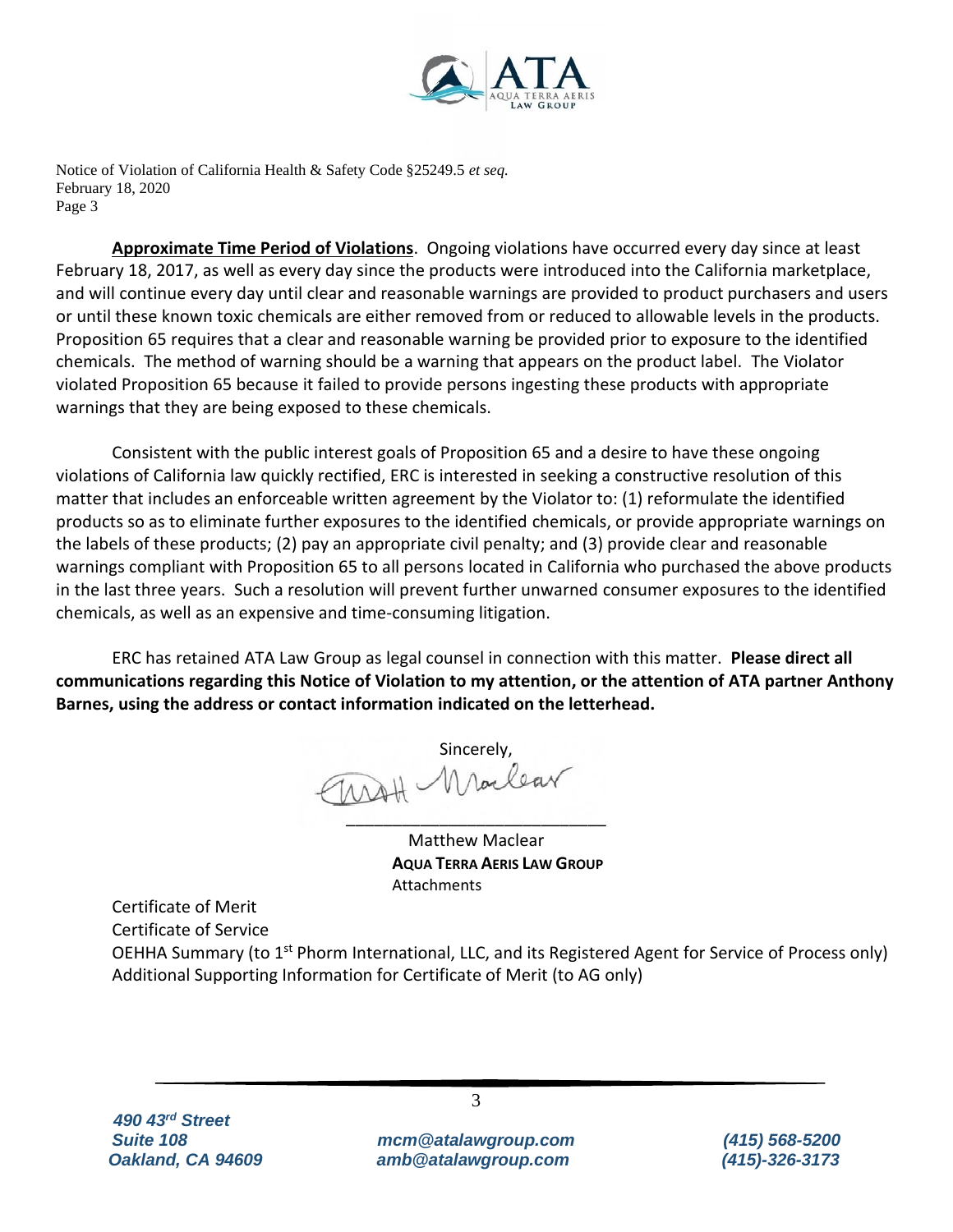

### **CERTIFICATE OF MERIT**

## **Re: Environmental Research Center, Inc.'s Notice of Proposition 65 Violations by 1 st Phorm International, LLC**

I, Matthew Maclear, declare:

1. This Certificate of Merit accompanies the attached 60-day notice in which it is alleged that the party identified in the notice violated California Health & Safety Code Section 25249.6 by failing to provide clear and reasonable warnings.

2. I am an attorney for the noticing party.

3. I have consulted with one or more persons with relevant and appropriate experience or expertise who have reviewed facts, studies, or other data regarding the exposure to the listed chemicals that are the subject of the notice.

4. Based on the information obtained through those consultants, and on other information in my possession, I believe there is a reasonable and meritorious case for the private action. I understand that "reasonable and meritorious case for the private action" means that the information provides a credible basis that all elements of the plaintiff's case can be established and that the information did not prove that the alleged Violator will be able to establish any of the affirmative defenses set forth in the statute.

5. Along with the copy of this Certificate of Merit served on the Attorney General is attached additional factual information sufficient to establish the basis for this certificate, including the information identified in California Health & Safety Code §25249.7(h)(2), i.e., (1) the identity of the persons consulted with and relied on by the certifier, and (2) the facts, studies, or other data reviewed by those persons.

Dated: February 18, 2020 \_\_\_\_\_\_\_\_\_\_\_\_\_\_\_\_\_\_\_\_\_\_\_\_\_\_\_\_\_\_\_\_

Matthew Maclear

 *490 43rd Street*

*Suite 108 mcm@atalawgroup.com (415) 568-5200 Oakland, CA 94609 amb@atalawgroup.com (415)-326-3173*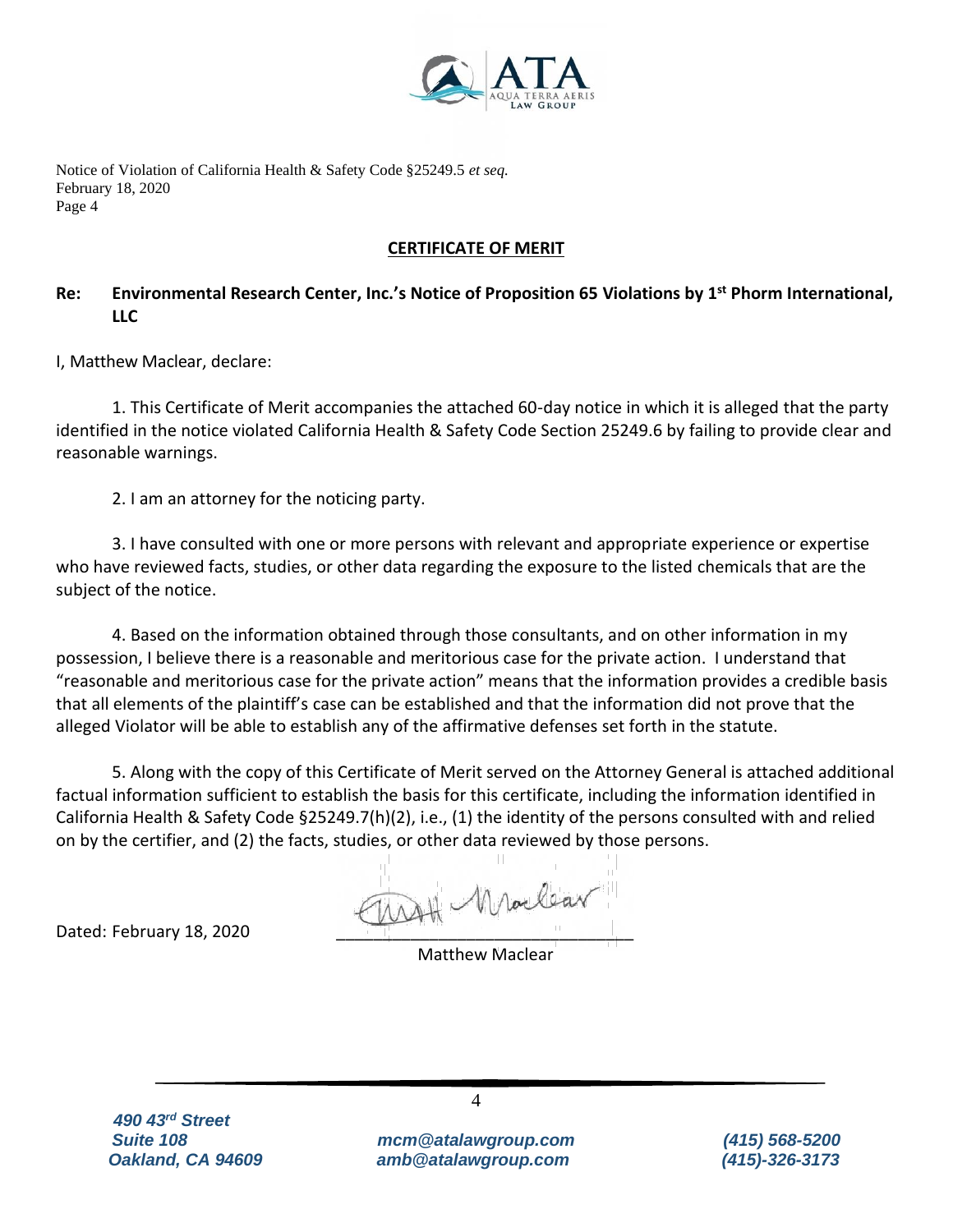

#### **CERTIFICATE OF SERVICE PURSUANT TO 27 CCR § 25903**

I, the undersigned, declare under penalty of perjury under the laws of the State of California that the following is true and correct:

I am a citizen of the United States and over the age of 18 years of age. My business address is 306 Joy Street, Fort Oglethorpe, Georgia 30742. I am a resident or employed in the county where the mailing occurred. The envelope or package was placed in the mail at Fort Oglethorpe, Georgia.

On February 18, 2020, between 8:00 a.m. and 5:00 p.m. Eastern Time, I served the following documents: **NOTICE OF VIOLATION OF CALIFORNIA HEALTH & SAFETY CODE §25249.5** *ET SEQ.***; CERTIFICATE OF MERIT; "THE SAFE DRINKING WATER AND TOXIC ENFORCEMENT ACT OF 1986 (PROPOSITION 65): A SUMMARY"** on the following parties by placing a true and correct copy thereof in a sealed envelope, addressed to each of the parties listed below and depositing it at a U.S. Postal Service Office with the postage fully prepaid for delivery by Certified Mail:

Current President or CEO 1st Phorm International, LLC 9779 Greenpark Industrial Dr St. Louis, MO 63123

David T. Woods (Registered Agent for 1<sup>st</sup> Phorm International, LLC) 7733 Forsyth Blvd, 4<sup>th</sup> Fl Clayton, MO 63105

Current President or CEO 1st Phorm International, LLC PO Box 775217 St. Louis, MO 63177

On February 18, 2020, between 8:00 a.m. and 5:00 p.m. Eastern Time, I verified the following documents **NOTICE OF VIOLATIONS, CALIFORNIA HEALTH & SAFETY CODE §25249.5** *ET SEQ.***; CERTIFICATE OF MERIT; ADDITIONAL SUPPORTING INFORMATION FOR CERTIFICATE OF MERIT AS REQUIRED BY CALIFORNIA HEALTH & SAFETY CODE §25249.7(d)(1)** were served on the following party when a true and correct copy thereof was uploaded on the California Attorney General's website, which can be accessed at https://oag.ca.gov/prop65/add-60-day-notice :

Office of the California Attorney General Prop 65 Enforcement Reporting 1515 Clay Street, Suite 2000 Oakland, CA 94612-0550

On February 18, 2020, between 8:00 a.m. and 5:00 p.m. Eastern Time, I verified the following documents **NOTICE OF VIOLATIONS, CALIFORNIA HEALTH & SAFETY CODE §25249.5 ET SEQ.; CERTIFICATE OF MERIT** were served on the following parties when a true and correct copy thereof was sent via electronic mail to each of the parties listed below:

5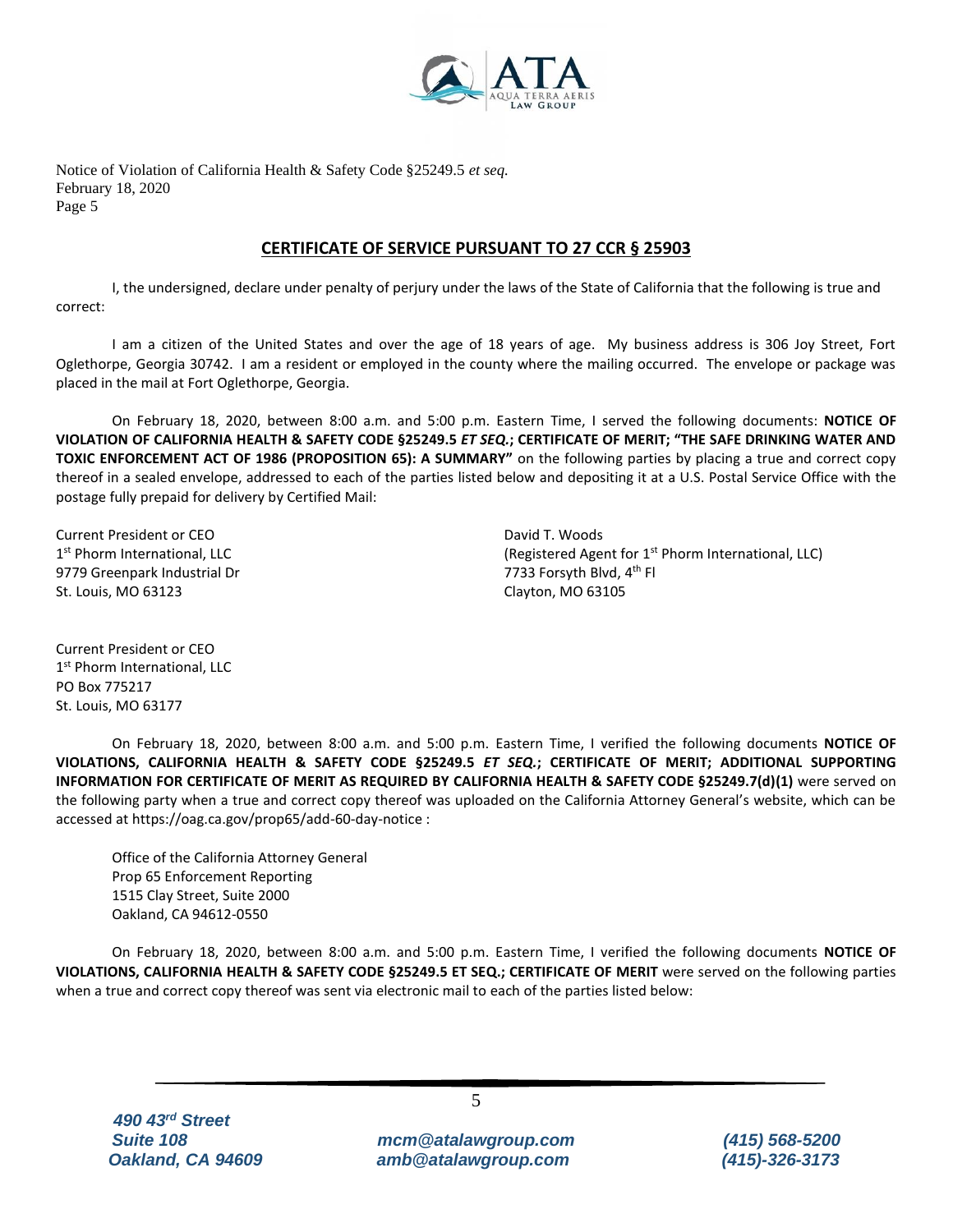

Nancy O'Malley, District Attorney Alameda County 7677 Oakport Street, Suite 650 Oakland, CA 94621 CEPDProp65@acgov.org

Barbara Yook, District Attorney Calaveras County 891 Mountain Ranch Road San Andreas, CA 95249 Prop65Env@co.calaveras.ca.us

[Stacey Grassini,](https://oag.ca.gov/prop65/contacts/stacey-grassini) Deputy District Attorney Contra Costa County 900 Ward Street Martinez, CA 94553 [sgrassini@contracostada.org](mailto:sgrassini@contracostada.org)

Thomas L. Hardy, District Attorney Inyo County 168 North Edwards Street Independence, CA 93526 inyoda@inyocounty.us

[Michelle Latimer,](https://oag.ca.gov/prop65/contacts/michelle-latimer) Program Coordinator Lassen County 220 S. Lassen Street Susanville, CA 96130 [mlatimer@co.lassen.ca.us](mailto:mlatimer@co.lassen.ca.us)

Jeannine M. Pacioni, District Attorney Monterey County 1200 Aguajito Road Monterey, CA 93940 Prop65DA@co.monterey.ca.us

Gary Lieberstein, District Attorney Napa County 931 Parkway Mall Napa, CA 94559 [CEPD@countyofnapa.org](mailto:CEPD@countyofnapa.org)

[Paul E. Zellerbach,](https://oag.ca.gov/prop65/contacts/paul-e-zellerbach) District Attorney Riverside County 3072 Orange Street Riverside, CA 92501 [Prop65@rivcoda.org](mailto:Prop65@rivcoda.org)

Anne Marie Schubert, District Attorney Sacramento County 901 G Street Sacramento, CA 95814 Prop65@sacda.org

Summer Stephan, District Attorney San Diego County 330 West Broadway San Diego, CA 92101 SanDiegoDAProp65@sdcda.org

Mark Ankcorn, Deputy City Attorney San Diego City Attorney 1200 Third Avenue San Diego, CA 92101 CityAttyProp65@sandiego.gov

[Gregory Alker,](https://oag.ca.gov/prop65/contacts/gregory-alker) Assistant District Attorney San Francisco County 732 Brannan Street San Francisco, CA 94103 [gregory.alker@sfgov.org](mailto:gregory.alker@sfgov.org)

Valerie Lopez, Deputy City Attorney San Francisco City Attorney 1390 Market Street, 7<sup>th</sup> Floor San Francisco, CA 94102 Valerie.Lopez@sfcityatty.org

Tori Verber Salazar, District Attorney San Joaquin County 222 E. Weber Avenue, Room 202 Stockton, CA 95202 DAConsumer.Environmental@sjcda.org

 *490 43rd Street*

*Suite 108 mcm@atalawgroup.com (415) 568-5200 Oakland, CA 94609 amb@atalawgroup.com (415)-326-3173*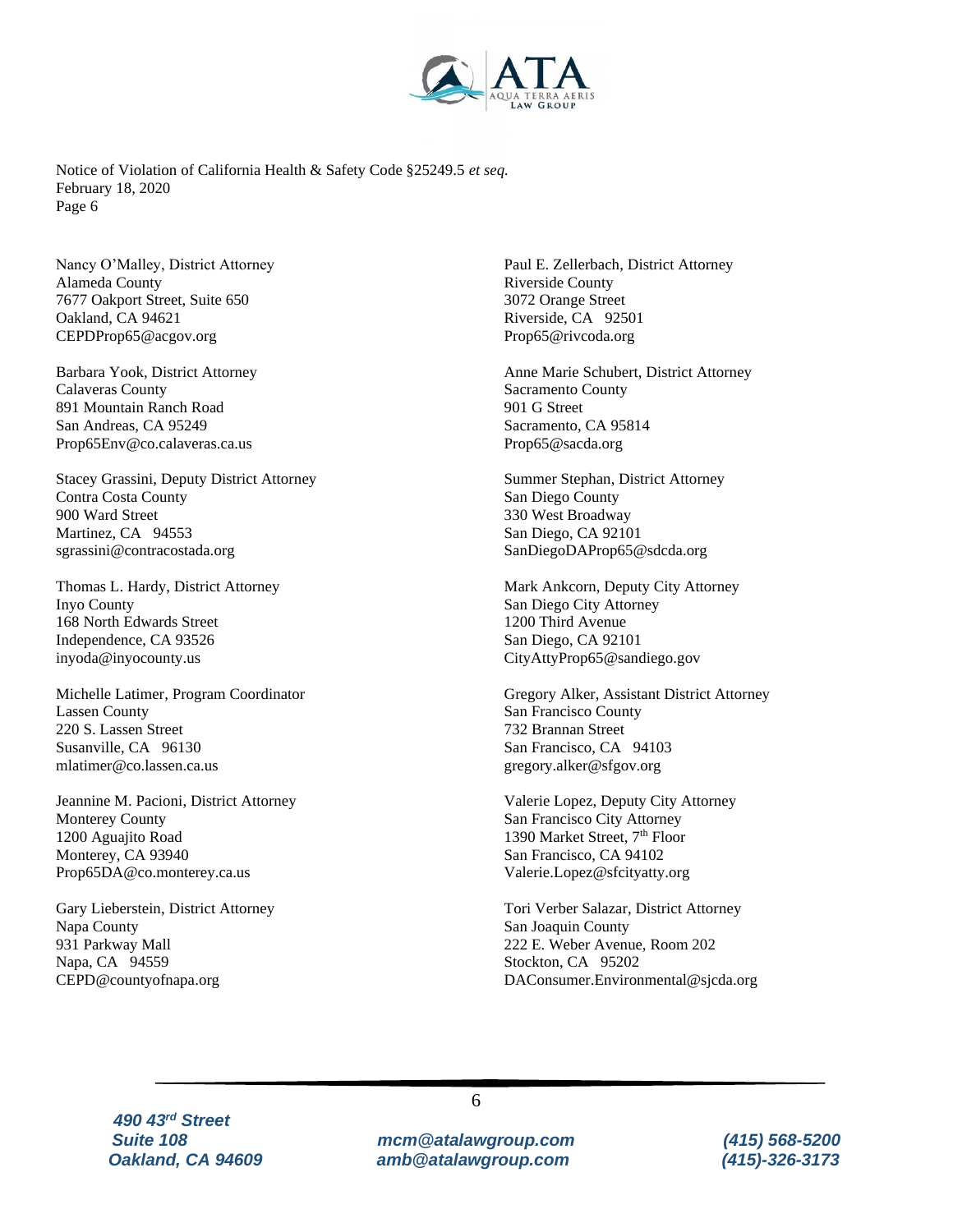

Eric J. Dobroth, Deputy District Attorney San Luis Obispo County County Government Center Annex, 4th Floor San Luis Obispo, CA 93408 edobroth@co.slo.ca.us

Christopher Dalbey, Deputy District Attorney Santa Barbara County 1112 Santa Barbara Street Santa Barbara, CA 93101 DAProp65@co.santa-barbara.ca.us

Bud Porter, Supervising Deputy District Attorney Santa Clara County 70 W Hedding St San Jose, CA 95110  $EPU@da.scegov.org$ 

Jeffrey S. Rosell, District Attorney Santa Cruz County 701 Ocean Street Santa Cruz, CA 95060 Prop65DA@santacruzcounty.us

Stephan R. Passalacqua, District Attorney Sonoma County 600 Administration Dr Sonoma, CA 95403  $ibarnes@sonoma$ -county.org

Phillip J. Cline, District Attorney **Tulare County** 221 S Mooney Blvd Visalia, CA 95370 Prop65@co.tulare.ca.us

Gregory D. Totten, District Attorney Ventura County 800 S Victoria Ave Ventura, CA 93009 daspecialops@ventura.org

Jeff W. Reisig, District Attorney **Yolo County** 301 Second Street Woodland, CA 95695 cfepd@yolocounty.org

On February 18, 2020, between 8:00 a.m. and 5:00 p.m. Eastern Time, I served the following documents: NOTICE OF VIOLATION, CALIFORNIA HEALTH & SAFETY CODE §25249.5 ET SEQ.; CERTIFICATE OF MERIT on each of the parties on the Service List attached hereto by placing a true and correct copy thereof in a sealed envelope, addressed to each of the parties on the Service List attached hereto, and depositing it at a U.S. Postal Service Office with the postage fully prepaid for delivery by First Class Mail.

Executed on February 18, 2020, in Fort Oglethorpe, Georgia.

Shyllis Channos

Phyllis Dunwoody

 $\overline{7}$ 

 $(415) 568 - 5200$ (415)-326-3173